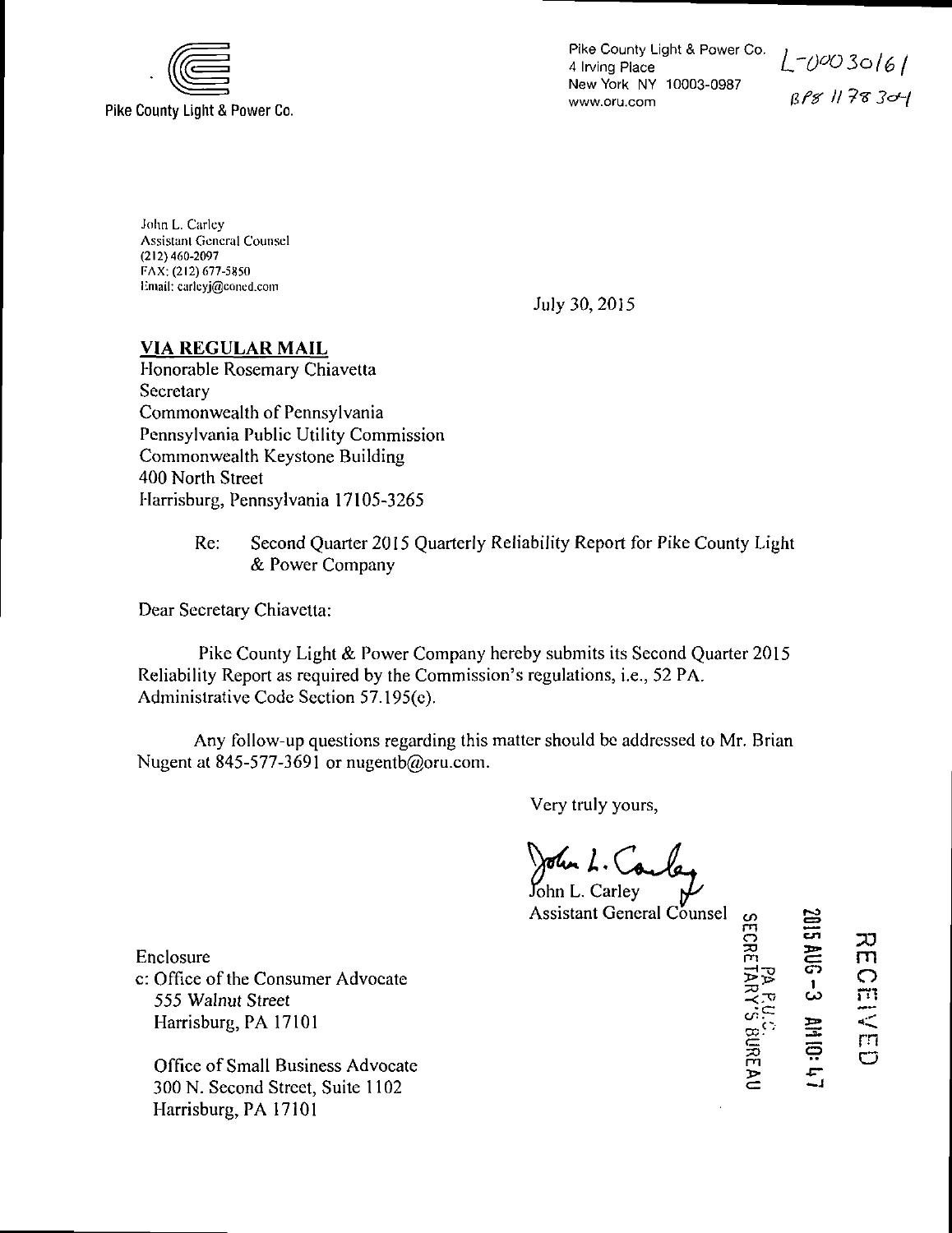

## **Orange & Rockland**

**Pike County Light & Power Company Quarterly Reliability Report** 

Second Quarter 2015

 $\approx$  $\equiv$ i  $Z_{\Xi}$  . **NH 10:47** 

 $\Xi_\Pi$ o m

I i 1 **o** 

n **TO**  m

ה<br>כ:<br>ה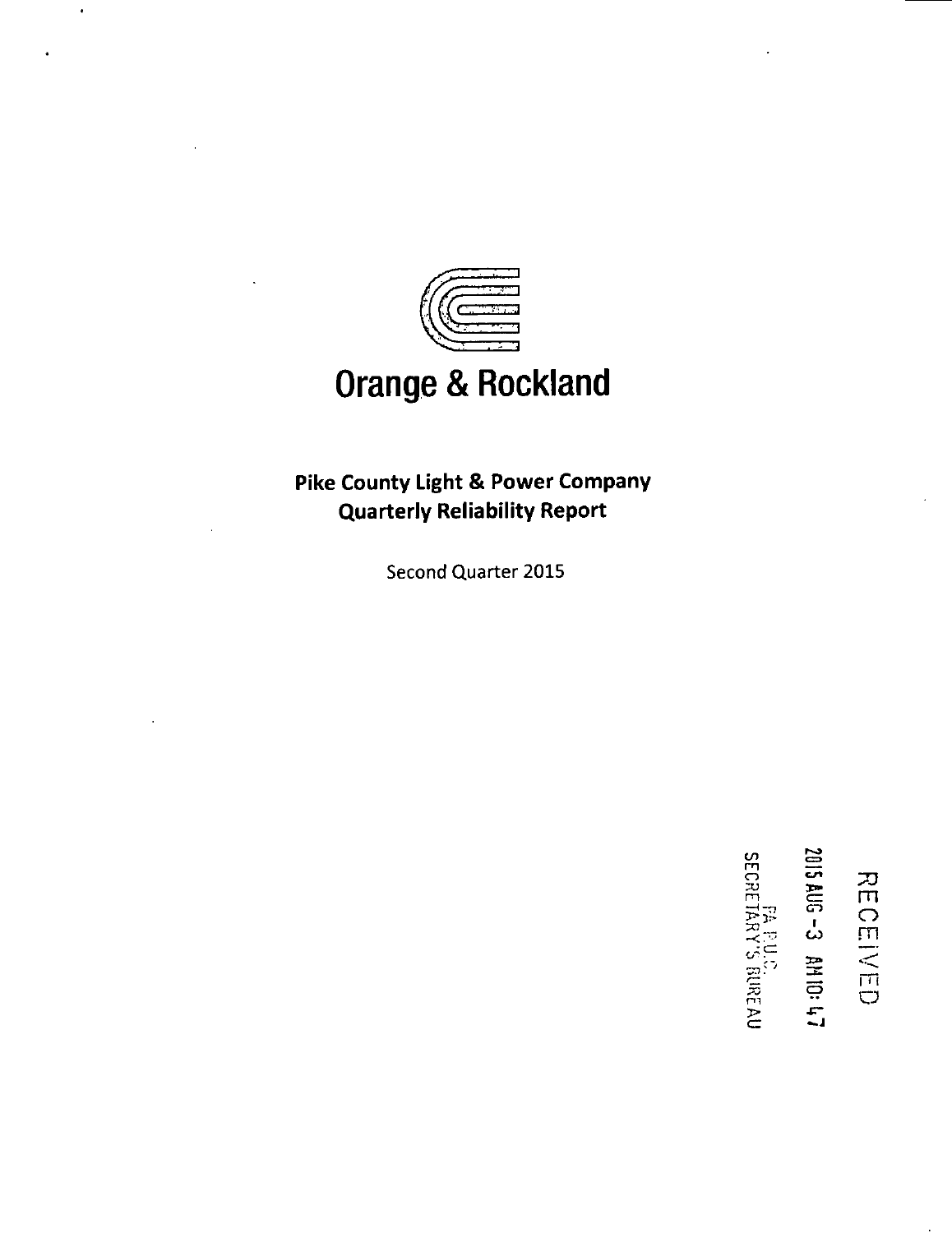**§ 57.195. (e)(1) A description of each major event that occurred during the preceding quarter, including the time and duration of the event, the number of customers affected, the cause of the event and any modified procedures adopted in order to avoid or minimize the impact of similar events in the future.** 

## **2nd Quarter 2015 Major Events**

 $\sim$ 

 $\blacksquare$ 

PCL&P received approval from the Pennsylvania Public Utility Commission ("Commission") on a Major Event submission, summarized below, that PCL&P submitted during the second quarter of 2015.

| <b>Date</b> | Time | Circuit       | Cause                     | <b>Duration</b><br>(minutes) | <b>Customers</b><br><b>Affected</b> | <b>Customer Minutes</b><br>of interruptions |
|-------------|------|---------------|---------------------------|------------------------------|-------------------------------------|---------------------------------------------|
| 4/24/2015   | 1.54 | $L7 - 6 - 34$ | Non-Company<br><b>MVA</b> | $216$ min                    | 2,295                               | 474.908                                     |

At approximately 1:54 a.m. on April 24, 2015, the recloser on pole 38467/49107 located along Route 209 in the Township of Westfall tripped open after sensing a fault. This incident was caused by a broken pole resulting from an apparent hit-and-run motor vehicle accident. Weather conditions at the time were partly cloudy and cool (36° F).

To minimize the potential of future damage at the fault location due to another motor vehicle accident, the replacement pole was set four feet farther back from the road than the original pole.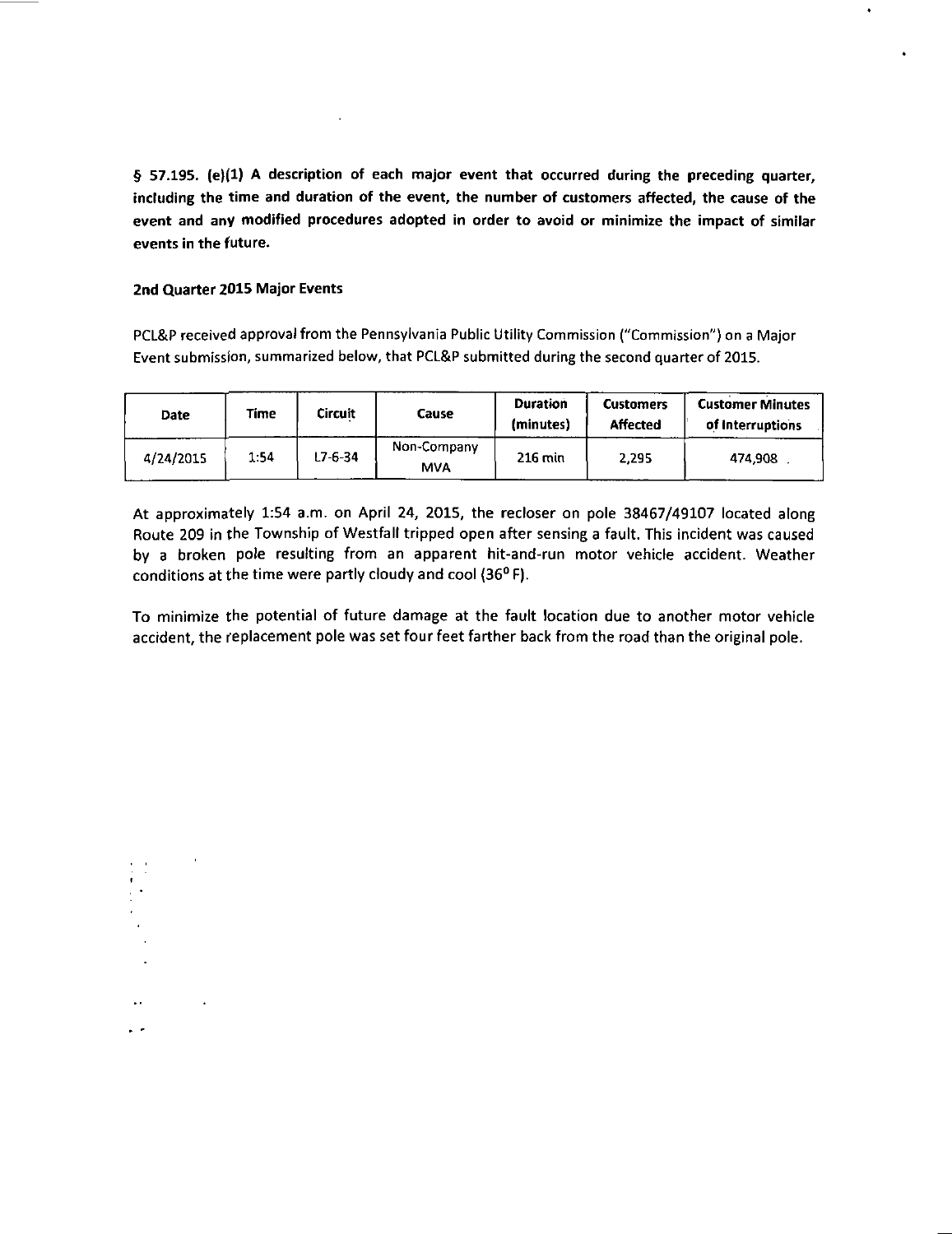## **2nd Quarter 2015 Pre-Arranged Outages**

 $\ddot{\phantom{a}}$ 

 $\ddot{\phantom{1}}$ 

 $\ddot{\phantom{1}}$ 

 $\bar{\beta}$ 

| <b>Date</b> | <b>Time</b> | <b>Circuit</b> | Cause                     | <b>Duration</b><br>(minutes) | <b>Customers</b><br><b>Affected</b> | Customer<br><b>Minutes of</b><br><b>Interruptions</b> |
|-------------|-------------|----------------|---------------------------|------------------------------|-------------------------------------|-------------------------------------------------------|
| 04/15/2015  | 09.38       | L7-06-34       | Move Step<br>Transformers | 400                          | 134                                 | 32,203                                                |
| 05/07/2015  | 09:31       | L7-06-34       | Voltage<br>Conversion     | 255                          | 68                                  | 16,096                                                |
| 05/12/2015  | 13:45       | $L7 - 06 - 34$ | Line Upgrade              | 30                           | 1                                   | 30                                                    |
| 05/13/2015  | 09:15       | $L7 - 06 - 34$ | Line Upgrade              | 120                          | 1                                   | $\overline{2}$                                        |
| 05/13/2015  | 09:15       | $L7 - 06 - 34$ | Line Upgrade              | 120                          | 1                                   | $\overline{2}$                                        |
| 05/13/2015  | 11:31       | L7-06-34       | Line Upgrade              | 139                          | 1                                   | $\overline{2}$                                        |
| 05/14/2015  | 09:30       | L7-06-34       | Line Upgrade              | 335                          | 6                                   | 1,145                                                 |
| 05/15/2015  | 09:06       | L7-06-34       | Voltage<br>Conversion     | 218                          | 1                                   | 218                                                   |
| 05/19/2015  | 05.00       | L7-06-34       | <b>Fix Primary Wire</b>   | 44                           | 1,450                               | 62,365                                                |

**m o TO**  rn **—t- c TO**   $\preceq \succeq$ **TO m C=3 cn i CO o 33 h <br>
<b>d**  $\overline{C}$  <br> **d**  $\overline{C}$  <br> **d**  $\overline{C}$  <br> **d**  $\overline{C}$  <br> **d**  $\overline{C}$  <br> **d**  $\overline{C}$  <br> **d**  $\overline{C}$  <br> **d**  $\overline{C}$  <br> **d**  $\overline{C}$  <br> **d**  $\overline{C}$  <br> **d**  $\overline{C}$  <br> **d**  $\overline{C}$  <br> **d**  $\overline{C}$  <br> **d**  $\overline{C}$  <br> **d**  $\over$ 

 $\ddot{\phantom{a}}$ 

l,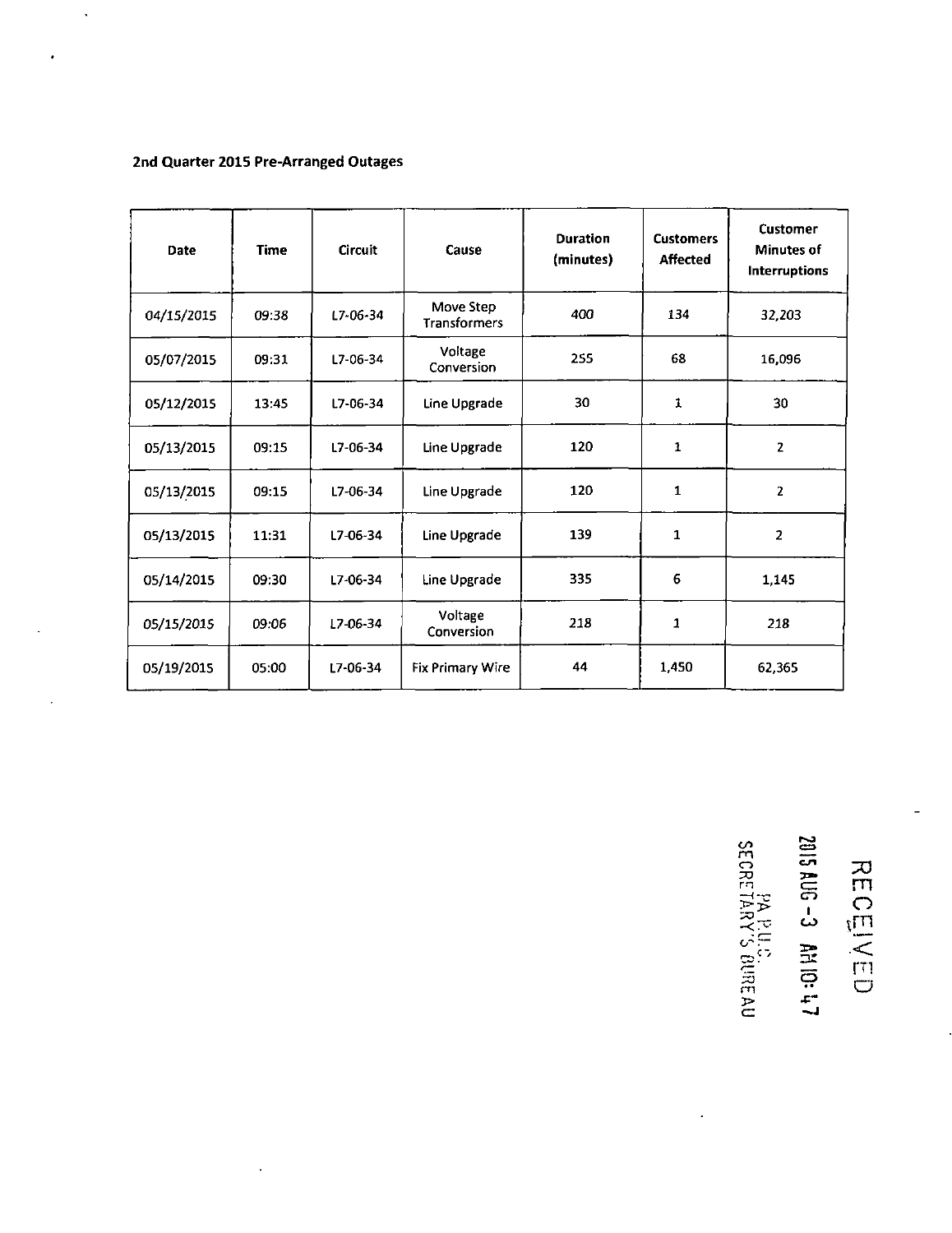**§ 57.195. (e)(2) Rolling 12-month reliability index values (SAIFI, CAID1, SAIDI, and if available, MAIFI) for the EDC's service territory for the preceding quarter. The report shall include the data used in calculating the indices, namely the average number of customers served, the number of sustained customer interruptions, the number of customers affected, and the customer minutes of interruption. If MAIFI values are provided, the report shall also include the number of customer momentary interruptions.** 

 $\bar{\lambda}$ 

| Year | Quarter  |       | Interruptions | <b>Customers</b><br><b>Affected</b> | <b>Customer Minutes</b><br>of Interruptions. |  |
|------|----------|-------|---------------|-------------------------------------|----------------------------------------------|--|
| 2014 | 3rd Qtr. | 4,505 | 62            | 9,925                               | 1,046,971                                    |  |
| 2014 | 4th Qtr. | 4.507 | 62            | 9,542                               | 1,008,212                                    |  |
| 2015 | 1st Qtr. | 4.513 | 67            | 5,190                               | 539.050                                      |  |
| 2015 | 2nd Qtr. | 4,519 | 63            | 2,118                               | 421,583                                      |  |

**Interruption Data Rolling 12-Month Period** 

**Performance Ratios - Rolling 12-Month Data** 

|                              | <b>Frequency SAIFI</b> | <b>Restoration CAIDI (min)</b> | <b>Duration SAIDI (min)</b> |
|------------------------------|------------------------|--------------------------------|-----------------------------|
| Benchmark                    | 0.61                   | 174                            | 106                         |
| Rolling 12 Month<br>Standard | 0.83                   | 235                            | 195                         |

| Year | Quarter       | <b>Frequency SAIFI</b> | <b>Restoration CAIDI</b> | <b>Duration SAIDI</b> |
|------|---------------|------------------------|--------------------------|-----------------------|
| 2014 | 3rd Qtr.      | 2.20                   | 105                      | 232                   |
| 2014 | $4th$ Otr.    | 2.12                   | 106                      | 224                   |
| 2015 | $1st$ Qtr.    | 1.15                   | 104                      | 119                   |
| 2015 | $2^{nd}$ Qtr. | .47                    | 199                      | 93                    |

 $\mathbf{t}$  .  $\mathbf{t}$ 

 $\mathcal{A}$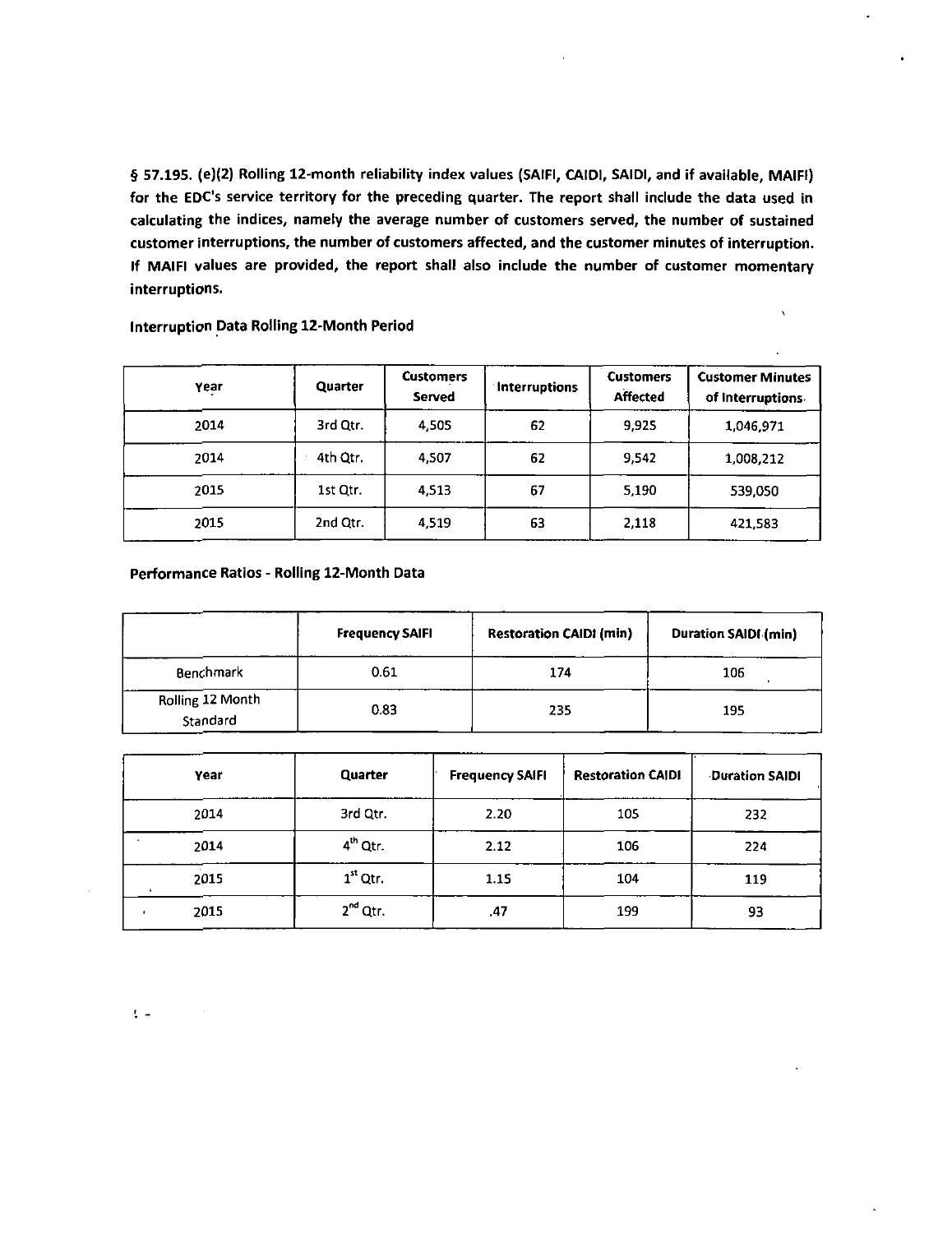**§ 57.195. (e)(5) A rolling 12-month breakdown and analysis of outage causes during the preceding quarter, including the number and percentage of service outages, the number of customers interrupted, and customer interruption minutes categorized by outage cause such as equipment failure, animal contact, tree related, and so forth. Proposed solutions to identified service problems shall be reported.** 

| Cause                   | <b>Number of Interruptions</b> |            | <b>Customers Affected</b> |            | <b>Customer Minutes of</b><br><b>Interruption</b> |            |
|-------------------------|--------------------------------|------------|---------------------------|------------|---------------------------------------------------|------------|
|                         | 12-Month                       | % of Total | 12 Month                  | % of Total | 12-Month                                          | % of Total |
| <b>Animal Contact</b>   | 6                              | 9.5%       | 69                        | 3.3%       | 5,345                                             | 1.3%       |
| <b>Tree Contact</b>     | 23                             | 36.5%      | 1,059                     | 50.0%      | 222,511                                           | 52.8%      |
| Overload                | 0                              | .0%        | 0                         | .0%        | 0                                                 | .0%        |
| Work Error              | 2                              | 3.2%       | 3.                        | .1%        | 677                                               | .2%        |
| Equip. Failure          | 21                             | 33.3%      | 480                       | 22.7%      | 134,561                                           | 31.9%      |
| Non-Comp Acc.           |                                | 1.6%       | 2                         | .1%        | 880                                               | .2%        |
| <b>Customer Problem</b> | 0                              | .0%        | $\Omega$                  | $.0\%$     | 0                                                 | .0%        |
| Lightning               |                                | 1.6%       | 5.                        | .2%        | 845                                               | .2%        |
| Unknown-Other           | 9                              | 14.3%      | 500                       | 23.6%      | 56,764                                            | 13.5%      |
| All Causes              | 63                             | 100%       | 2,118                     | 100%       | 421,583                                           | 100%       |